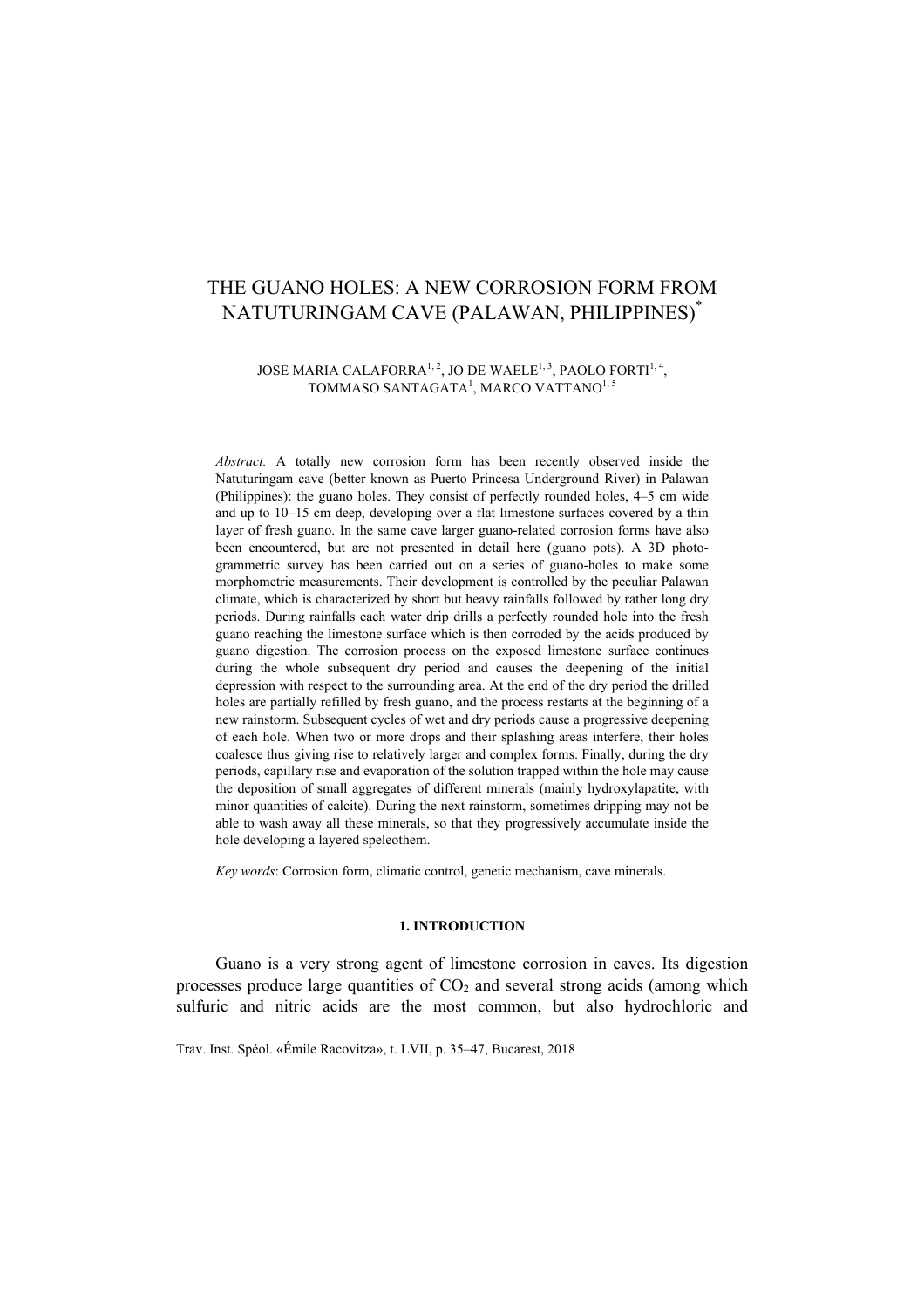phosphoric acids are often present). For this reason evident corrosion forms and plenty of cave minerals are often related to the presence of guano deposits in caves (ONAC & FORTI, 2011).

Recent investigations in the Natuturingam cave (Puerto Princesa Underground River, Palawan, Philippines) have allowed to discover a new limestone corrosion form (DE VIVO & FORTI, 2017), the guano holes (Fig. 1). These forms are rather common inside the cave, where they were observed in three different branches, far from each other (Fig. 2).

Morphologically the guano holes are very similar to the conulites developing over a soft (clay) substratum by dripping erosion, but obviously their evolution must be driven by different factors, being developed in hard limestone. Their development is related to the strong acids produced by the oxidation of guano deposits.

In the present paper, after a short description of the cave and its main peculiarities, the mechanisms allowing these forms to develop are discussed in detail.



Fig. 1. Navigator chamber: hundreds of empty guano holes on a flat limestone surface (Photo by Marco Vattano).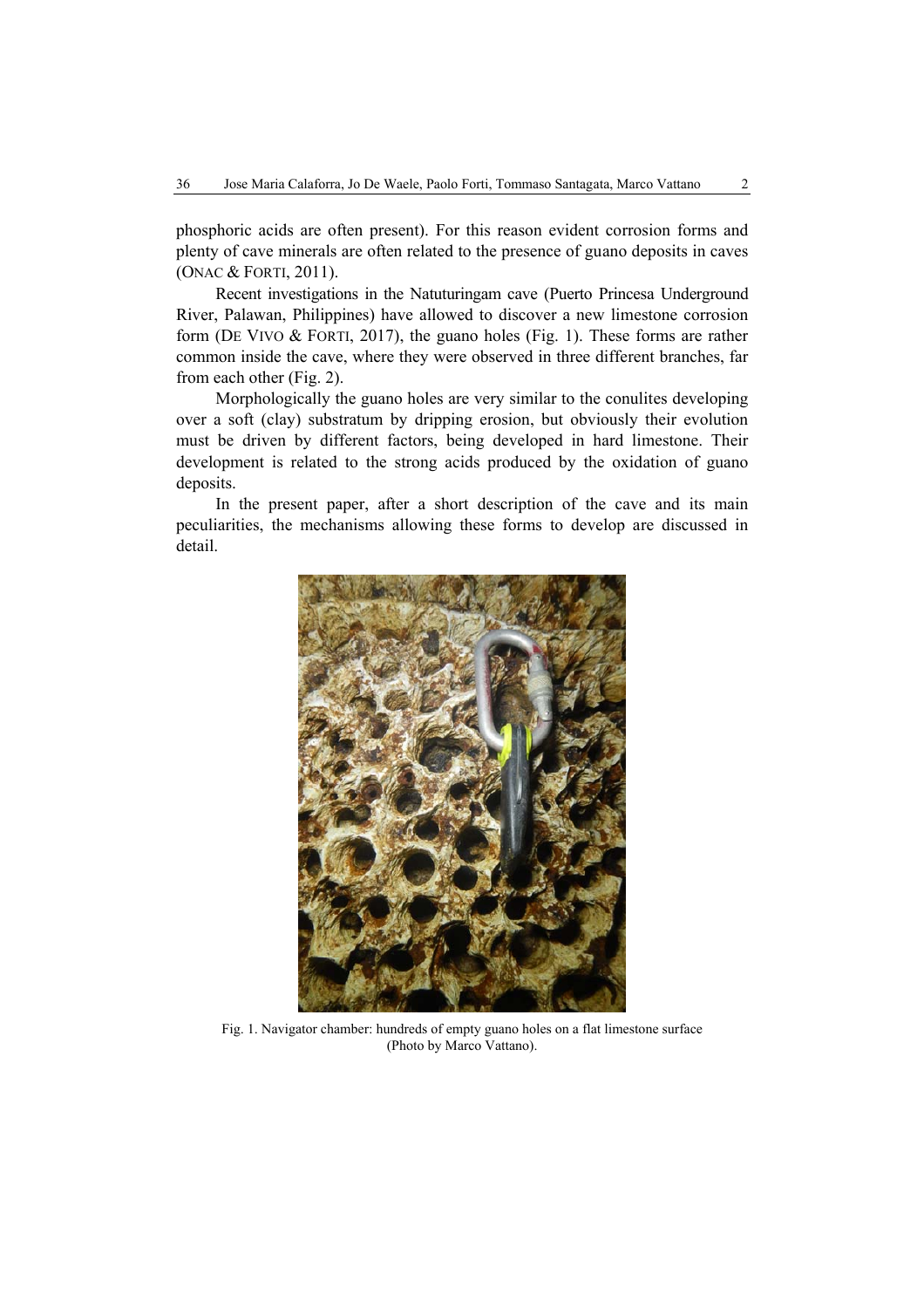

Fig. 2. Sketch of the Natuturingam cave with the location (red circles) of the guano holes.

#### **2. THE NATUTURINGAM CAVE**

The Natuturingam cave (better known as PPUR, acronym of Puerto Princesa Underground River) is one of the largest subterranean estuaries of the World (PICCINI & IANDELLI, 2011), where tides propagate over 6.5 km inside the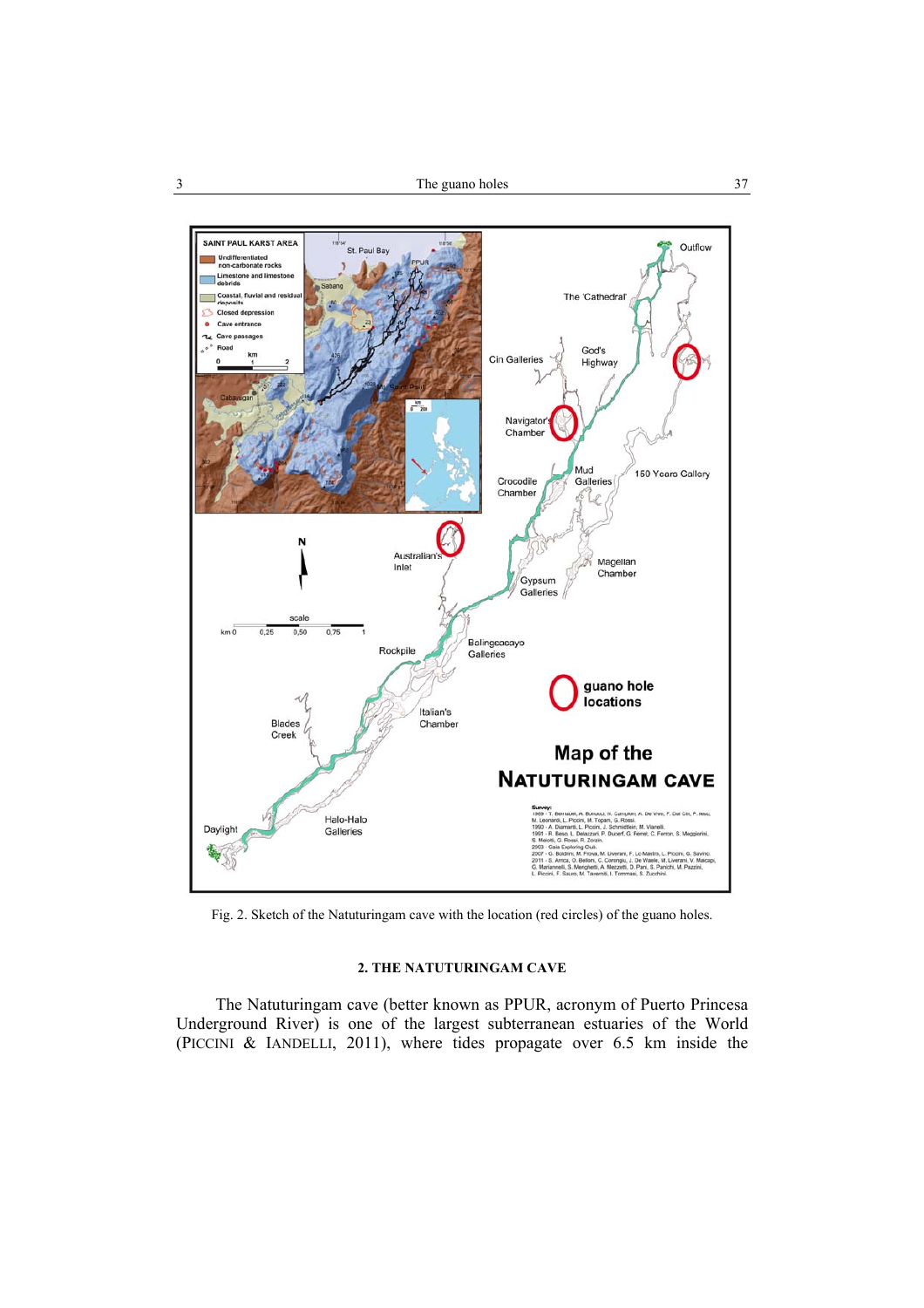mountain. Actually it consists of over 34 km of giant galleries (thus resulting one of the longest caves of the Philippines), but its exploration is still ongoing; it hosts an extremely complex ecosystem based on the large and widespread guano deposits formed by huge colonies (over hundred thousands) of bats and swiftlets living in the cave (AGNELLI *et al*., 2018). This site was recognized as World Heritage by UNESCO since 1999. In 2004 it was declared a National Geologic Monument by the Philippine Committee on Geological Sciences (RESTIFICAR *et al*., 2006), becoming one of the New Seven Wonders of Nature in 2011 and, finally, the fifth Wetland of International Importance (Ramsar Site) in the Philippines in 2012.

The first 2 km of its navigable branch were transformed into a show cave at the beginning of the 80s of the past century. Since the start of the third millennium it has become the most visited show cave of the Philippines and one of the most visited of the whole far East Asia, with more than 300,000 visitors/year. A unique characteristic of this show cave is that no fixed structures have been built (i.e. no pathways, no lights), and therefore it can still be considered as a pristine cave.

The cave system has been studied from a geomorphological point of view in the last ten years (PICCINI & IANDELLI, 2011; COOMBES *et al*., 2015). In the last two years, thanks to an international multidisciplinary research project (DE VIVO *et al*., 2017) it was possible to make a detailed analysis of the Natuturingam speleothems and morphologies. This study, still in progress, allowed to discover several uncommon forms, among which a few are absolutely novel for the cave environment (BADINO *et al*., 2017; CALAFORRA & FORTI, 2018). Moreover, it appears that the evolution of all these forms is mainly controlled by the Palawan climate.

#### **3. THE CAVE CLIMATE**

Palawan is located in the Intertropical Convergence Zone (ITCZ) and therefore its average temperature is relatively high  $(\sim 27 \text{ °C})$  with daily, monthly and yearly excursion rarely exceeding  $\pm$  5 °C. The climate is "tropical wet and dry"; the average rainfall is relatively high (close to 2,000 mm/yr, 95% of which falls during the wet period from May to November) concentrated in few, short but heavy rainstorms (BADINO *et al*., 2017).

The cave is also unique for its underground climate: it is extremely stable, being controlled by the general climate of the island (BADINO, 2013) and by the tides, which, during the dry season, invade a large part of the cave with more than 100.000 m<sup>3</sup> of sea water twice a day (FORTI, 2014). Due to the tropical climate of the area the flow regime within the cave dramatically changes from less than 0.2 m<sup>3</sup>/s to well above 10 m<sup>3</sup>/s in only a few hours during and just after heavy rainstorms (CALLIGARIS *et al*., 2018).

As a consequence of this special climate dripping in most of the cave passages is scarce, or totally absent, for long periods of time. Speleothems are thus dry and inactive for most of the time, while during and immediately after the heavy rains intense and widespread dripping characterizes large areas of the cave, where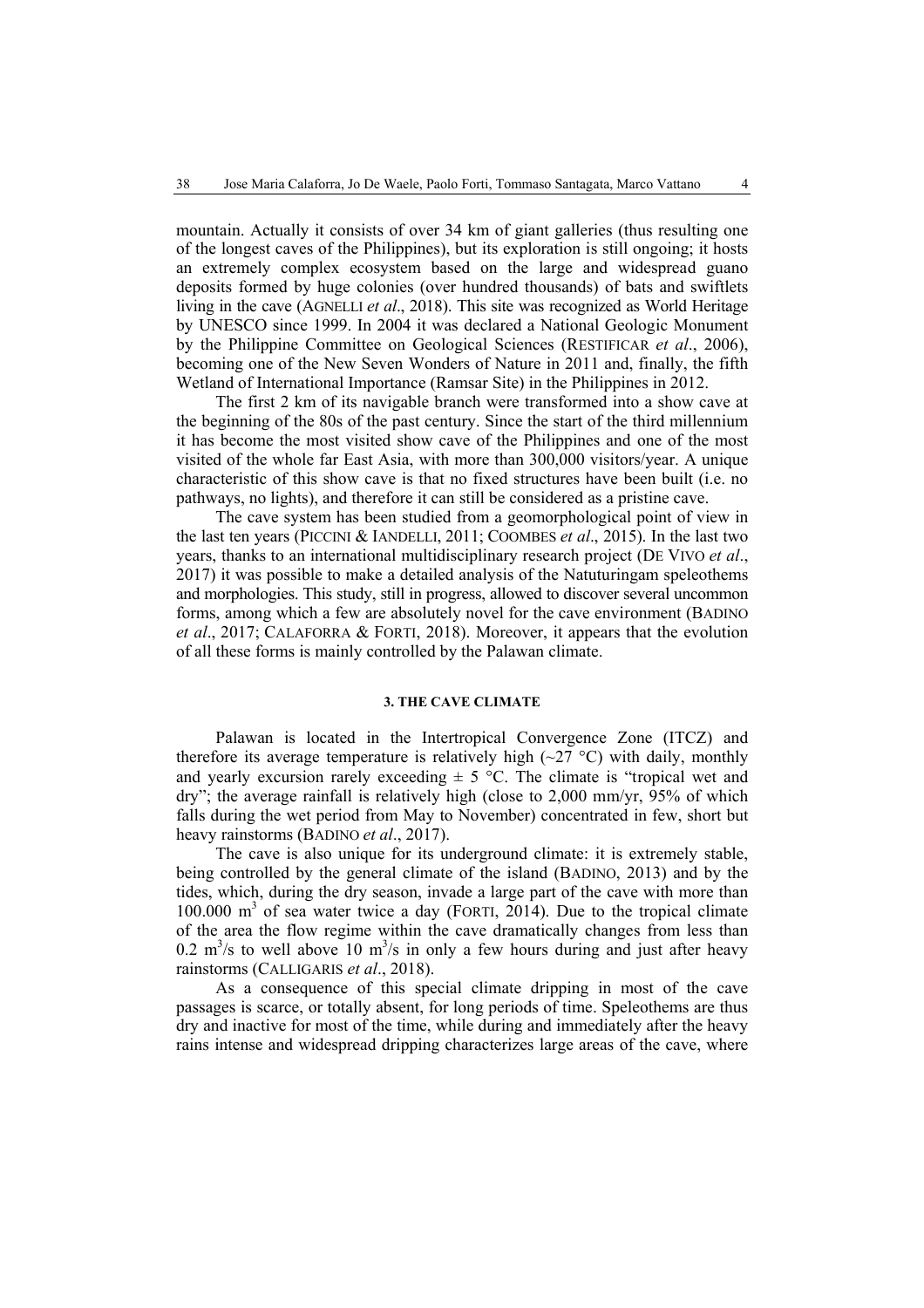most of the speleothems reactivate allowing the development of some peculiar forms (CALAFORRA & FORTI, 2018).

The very high external relative humidity, together with the extremely low daily in-cave temperature fluctuations and the presence within the cave of a wide free water surface, greatly inhibit the evaporation processes that are limited to branches at some distance from the underground river, or places where relatively strong air currents occur (up to 1.5 m/s displacing over  $100 \text{ m}^3/\text{s}$  of air). At some sites within the cave system, it is sometimes possible to see active condensation processes with the development of large cave clouds, the genesis of which is induced by cold air currents coming from the upper cave levels (BADINO, 2017) or when relatively cool percolation water coming from the top of the mountain rapidly reaches the main cave passages.

#### **4. THE SHAPE OF THE "GUANO HOLES"**

Guano holes have been found in three different locations in the cave system (see Fig. 2), but the characteristics of these sites are always the same. Guano holes are always grouped in clusters of tens or hundreds of elements, developed over rather flat, or only gently inclined, limestone surfaces, which are covered by a relatively thin guano deposit (just a couple of cm thick).

The guano holes are perfectly rounded vertical cylinders, or very elongated upside-down cones with a average diameter ranging between 3 and 6 cm (Fig. 3A), but a few of them (up to a maximum of 3–4 holes) may coalesce giving rise to a more complex plan shape (Fig. 3B). The depth of the holes ranges between 10 and 15 cm, although younger holes with a shallower depth have also been observed. Many of the holes are empty, showing a smooth inner surface, but sometimes a layered speleothem, partially detached from the limestone surface and mainly consisting of phosphates (hydroxylapatite and minor calcite) (Fig. 3C) is found.

Some guano hole fields have been mapped by means of 3D photogrammetry to carry out morphometric measurements (DE VIVO *et al*., 2017).



Fig. 3. Navigator's Chamber: A) two perfectly rounded guano holes; B) the coalescence of several guano holes; Australian Inlet: C) layered phosphate ring developed inside a guano hole (Photos Marco Vattano).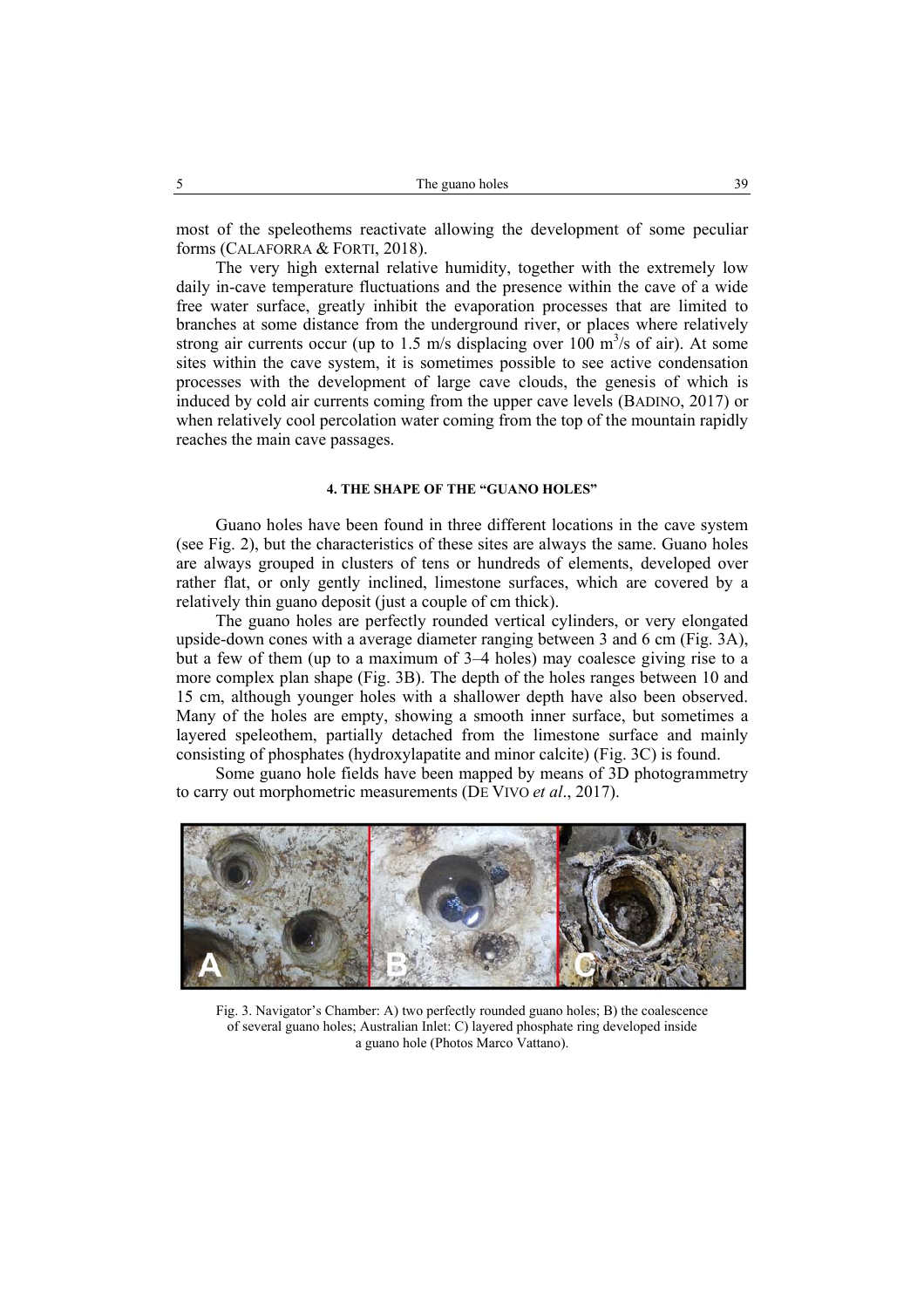#### **5. BOUNDARY CONDITIONS FOR THE DEVELOPMENT OF THE GUANO HOLES**

In order to allow guano holes to develop, the area of the cave has to be characterized by three conditions, which prevent the development of a uniformly corroded limestone surface.

#### *The surface of the limestone needs to be close-to-horizontal*

This condition is necessary to allow the guano to accumulate, but also to prevent the percolation waters passing through the guano to drain downward. These percolates are enriched in strong acids, produced by the oxidation of the guano, and their reaction with the limestone has to occur always more or less in the same spots.

#### *The thickness of the guano deposit should not exceed a couple of centimeters*

The thickness of the guano deposit is a conditioning factor because of two main reasons:

A: in absence of dripping, if the guano layer is too thick the acid produced by the oxidation processes may not be able to reach the underlying carbonate surface, also because the evaporation at the surface favors capillary-driven upward movement of the fluids.

B: when dripping is active, the mechanical erosion of the drops has to be able to remove all the guano from the carbonate rock, exposing the underlying surface to the acid corrosion. With a thick guano deposit the mechanical action of the falling drops would not be able to reach the underlying rock surface before the deposition of new fresh guano. The guano would simply be soaked with water, and the corrosive action would occur on the entire underlying guano-rock surface.

## *The area has to be under intense dripping for short periods of time, interrupted by long periods of drought (no dripping)*

The long periods of absence of dripping are required to allow the guano to accumulate over the entire close-to-horizontal surface, whereas the intense dripping allows the underlying carbonate rock to be cleaned under the dripping points. It is in these last places that corrosion will be greater because of the free rock surface, creating the depressions that will progressively evolve into the deeper guano holes. The monsoonal climate, and rainfall regime, of Palawan coupled with the large amounts of guano brought by both swiftlets and bats are thus the fundamental criteria to be fulfilled to have the formation of guano holes.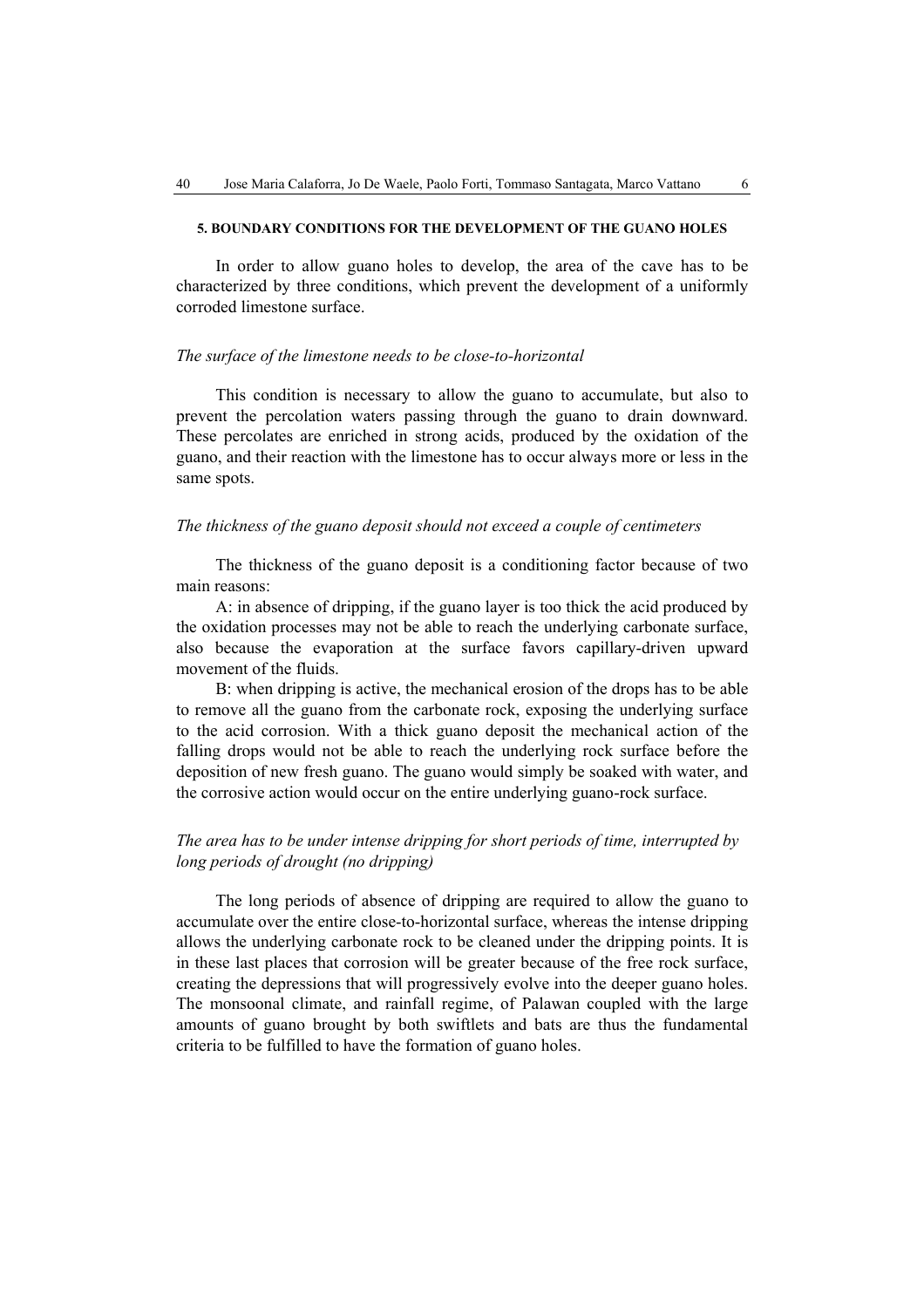Guano holes can start developing if the above described boundary conditions are all fulfilled.

Normally a single dripping is responsible for the evolution of a guano hole, the diameter of which (corresponding to the impact area) is proportional to the dimension of the falling drop and its kinetic energy, which in turn depends on the height of the ceiling from which the droplets fall (Fig. 4).

When, and only when, two or more impact areas partially overlap a coalescence of holes occurs just along their interference areas, thus more complex guano hole planimetries can develop (Fig. 5).



Fig. 4. The impact area normally ranges between 3 and 5 cm (A) but is directly proportional to the drop dimension (B) and falling velocity (C) therefore larger hole diameters are also possible.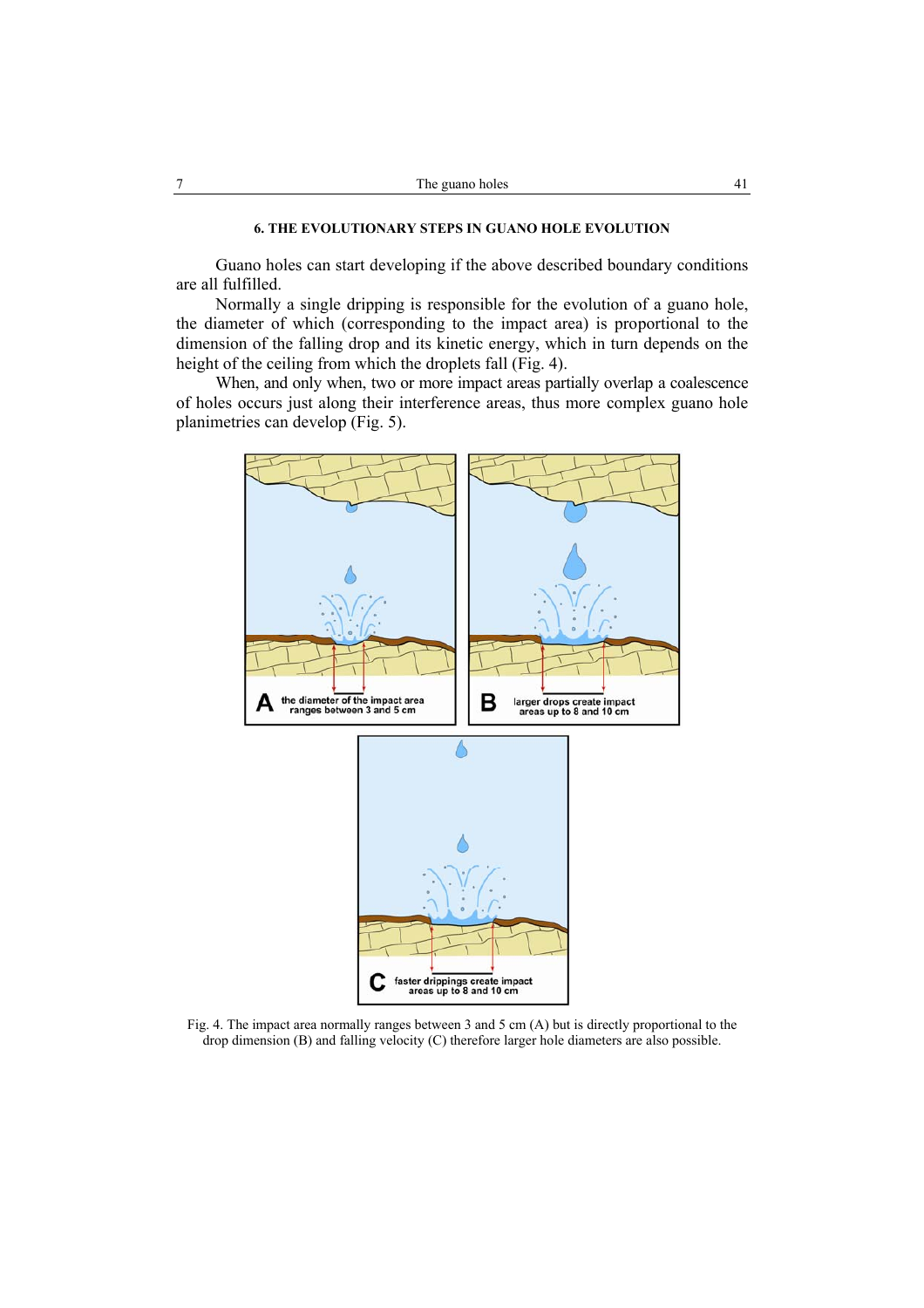

Fig. 5. A partially overlapped impact areas and the resulting complex guano hole planimetry.

In any case the stages in the development of complex or simple guano holes are always the same.

The first stage (Fig. 6A) consists in the formation of a thin layer of guano upon a close-to-horizontal surface of the carbonate rock (generally limestone). Guano deposition (without removal) normally occurs during a more or less long dry period. During this period the absence of dripping will allow the guano to be relatively dry, thus slowing down the corrosion of the lower guano-rock surface: in fact the organic decomposition of the guano is accelerated in the presence of water, which enhances the oxidation and the microbial growth. The small quantities of strong acids that are produced even under drier conditions will mostly be directed upward by capillary forces, driven by the evaporation occurring on top of the guano layer. In fact, the higher temperatures of the slowly decomposing guano induce evaporation to occur. At the guano-atmosphere boundary also secondary minerals are produced. It is therefore difficult to envisage these acids to descend and react with the underling guano-rock surface.

The evolution of the guano holes starts when dripping occurs on the guano, triggered by rain events (Fig. 6B). The impact of the droplets on the unconsolidated guano layer causes its removal where the drips hit the surface. This exposes more or less circular portions of the underlying carbonate rock with diameters ranging between 3 and 10 cm (depending on the height of the ceiling).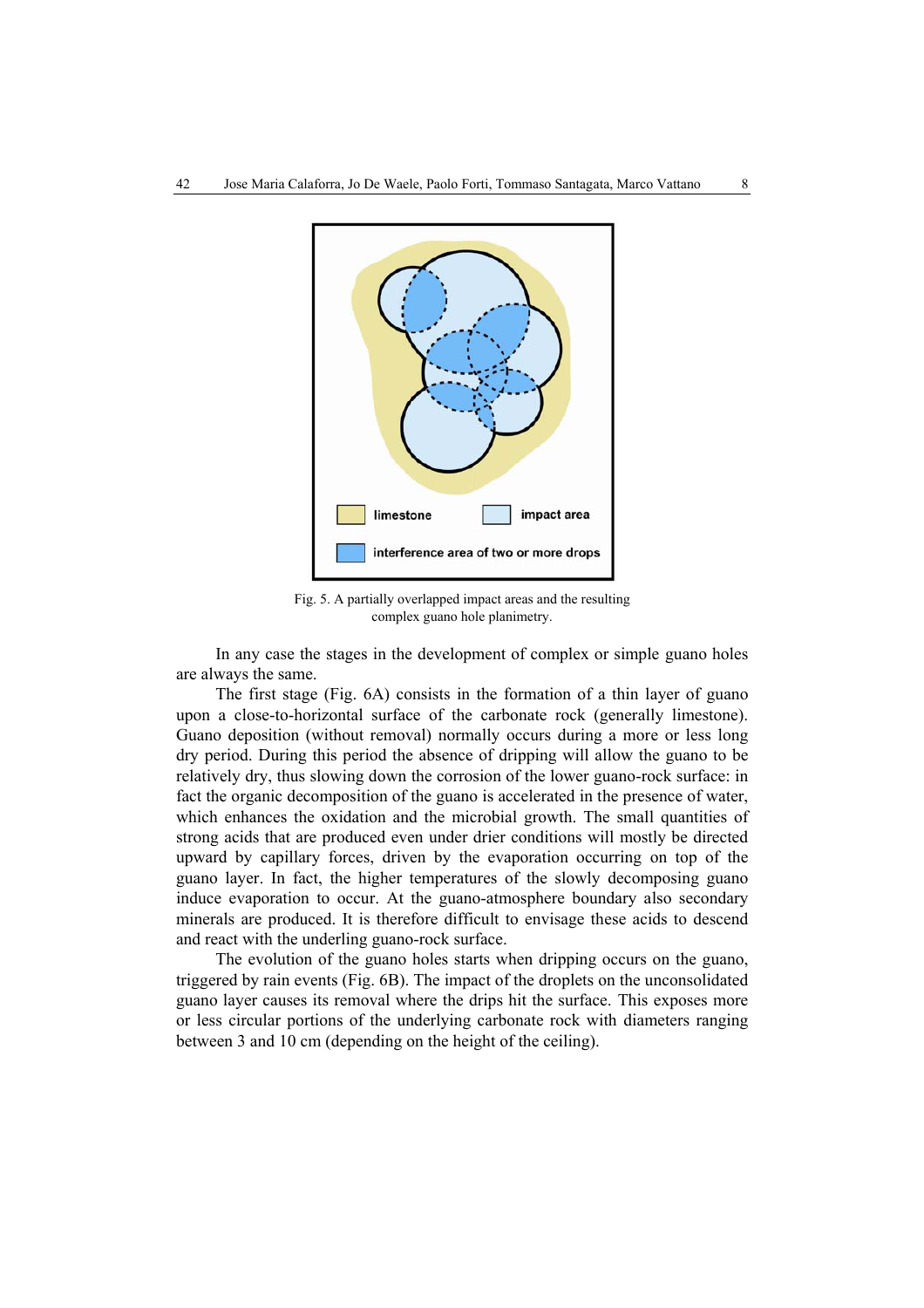These small exposed rock surfaces will be subjected to both erosion and corrosion processes of the water droplets, which are undersaturated respect to calcite (or other carbonates) because of their fast percolation through the vadose zone. The exposed rock will thus undergo a surface lowering, small but sufficient enough to allow collection of the percolation water that seeps through and from the guano deposit once the dripping has come to an end (Fig. 6B.1).

In the meantime the water that has been absorbed by the guano has allowed decomposition processes to start with the production of carbon dioxide, together with small amounts of strong acids. These substances can percolate downward and reach the underlying guano-rock surface, flowing toward the more depressed areas (i.e. proto guano holes) causing corrosion and further carbon dioxide release. These corrosion processes are stronger in the lower lying proto guano holes, leading to a faster surface lowering in these spots respect to the rest of the surface. The water percolating through the guano is also enriched in organic material that accumulates in the depressions. These organics oxidize easily inside the guano holes, also because of the direct contact with the free atmosphere in these guano-free spots. Both processes will thus focus dissolution in the guano-free areas, in a selfsustaining manner. The *in situ* oxidation will cause the formation of new mineral substances (in general nitrates and sulfates) that will stay in solution initially.

Small amounts of secondary minerals, formed by the reaction within the guano itself or its reaction with the carbonate rock, will remain at the end of the evaporation processes at the surface of the guano deposit and on the borders and bottom of the proto guano holes (Fig. 6C.1). These minerals are generally ephemeral because of their high solubility and their small size, and they are often removed once intense dripping resumes. During the long periods in which dripping is absent the guano starts accumulating again in thin layers, covering both guano holes and earlier guano.

The alternation of dripping/drying and guano deposition cycles progressively leads to the development of mature guano holes (Fig. 6D). With the deepening of the guano holes the oxidation-corrosion processes, that are mainly active during the drier periods, become more and more efficient, since the growing depression can contain an increasing amount of liquid. This is a self-accelerating process. Despite the fact that the water contained in the guano holes will always be able to dissolve the carbonate rock, the lateral enlargement of the holes is much slower than their deepening. This lateral enlargement sometimes causes the coalescence of adjacent guano holes if their impact areas partially overlap. The difference in corrosion rate between walls and bottom is due to the fact that the oxidation of the organic material mostly occurs on the bottom of these forms, where guano is accumulated. In addition, the organic decay causes the production of carbon dioxide, which is released to the atmosphere at the water-air interface, decreasing the acidity in the upper layers of the liquid contained in the guano holes.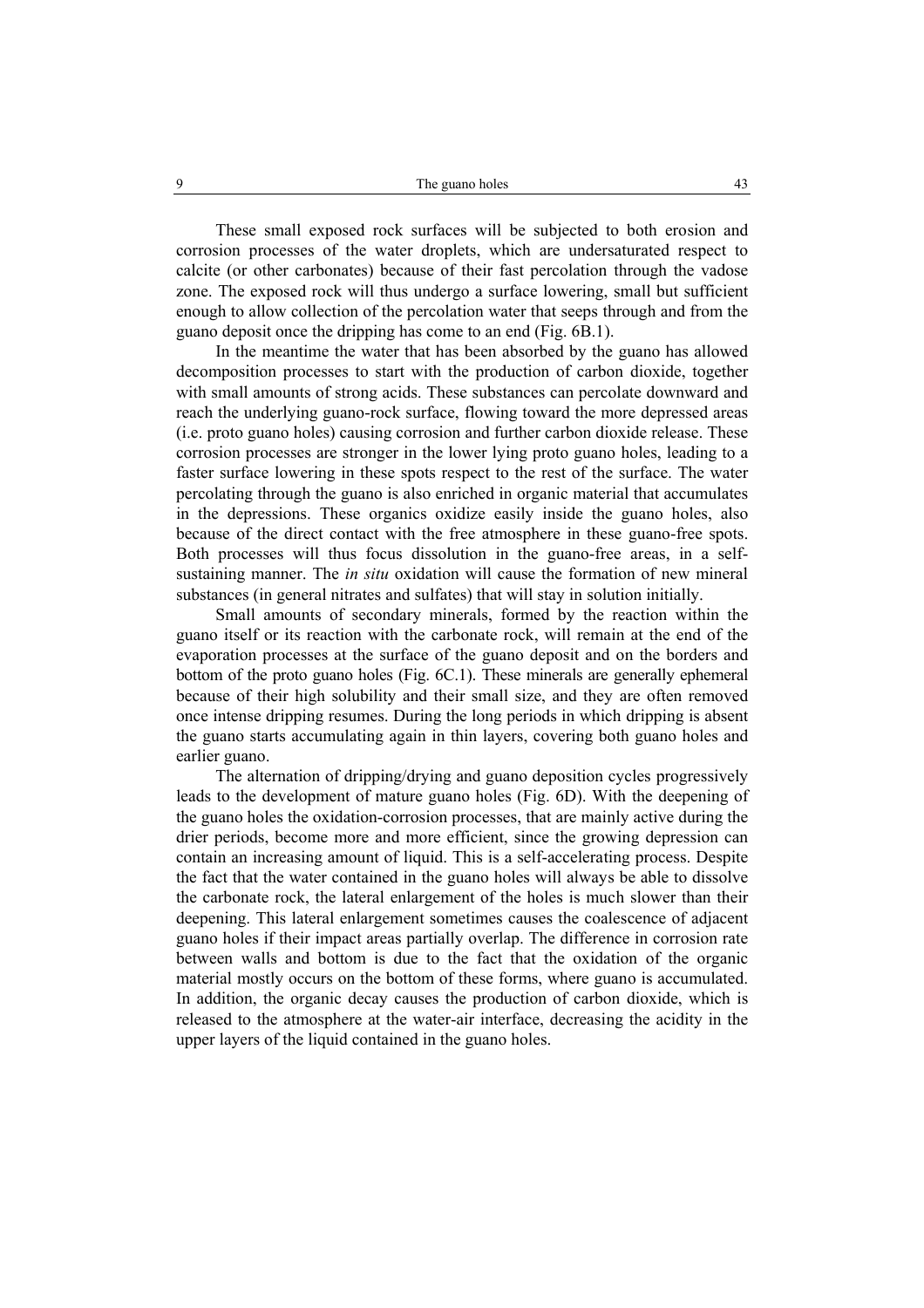

Fig. 6. Development stages of a guano hole. A) during the dry season a thin guano layer deposit is formed over a close-to-horizontal limestone surface: due to the relatively dry environment only small amounts of strong acids are produced and driven upward by capillary movements (1) thus leaving the limestone surface almost unaffected by corrosion processes. B) Immediately after strong rainstorms dripping washes away the guano and the exposed limestone surface is mechanically eroded and simultaneously corroded by the still aggressive meteoric water (1). C) After the end of dripping strongly acidic water flows toward the lower-lying free limestone surface, thus causing further corrosion. Later capillary uplift (1) and evaporation cause the deposition of different guano-minerals. D) Several A-B-C cycles (1) cause the progressive development of the guano holes, which are often completely empty (E) but sometimes contain some secondary minerals (F).

Some of the guano holes do not contain secondary minerals and are empty (Fig. 7A), and others are almost completely coated by secondary deposits, sometimes forming a sort of conulites protruding from the guano holes (Fig. 7B). The energy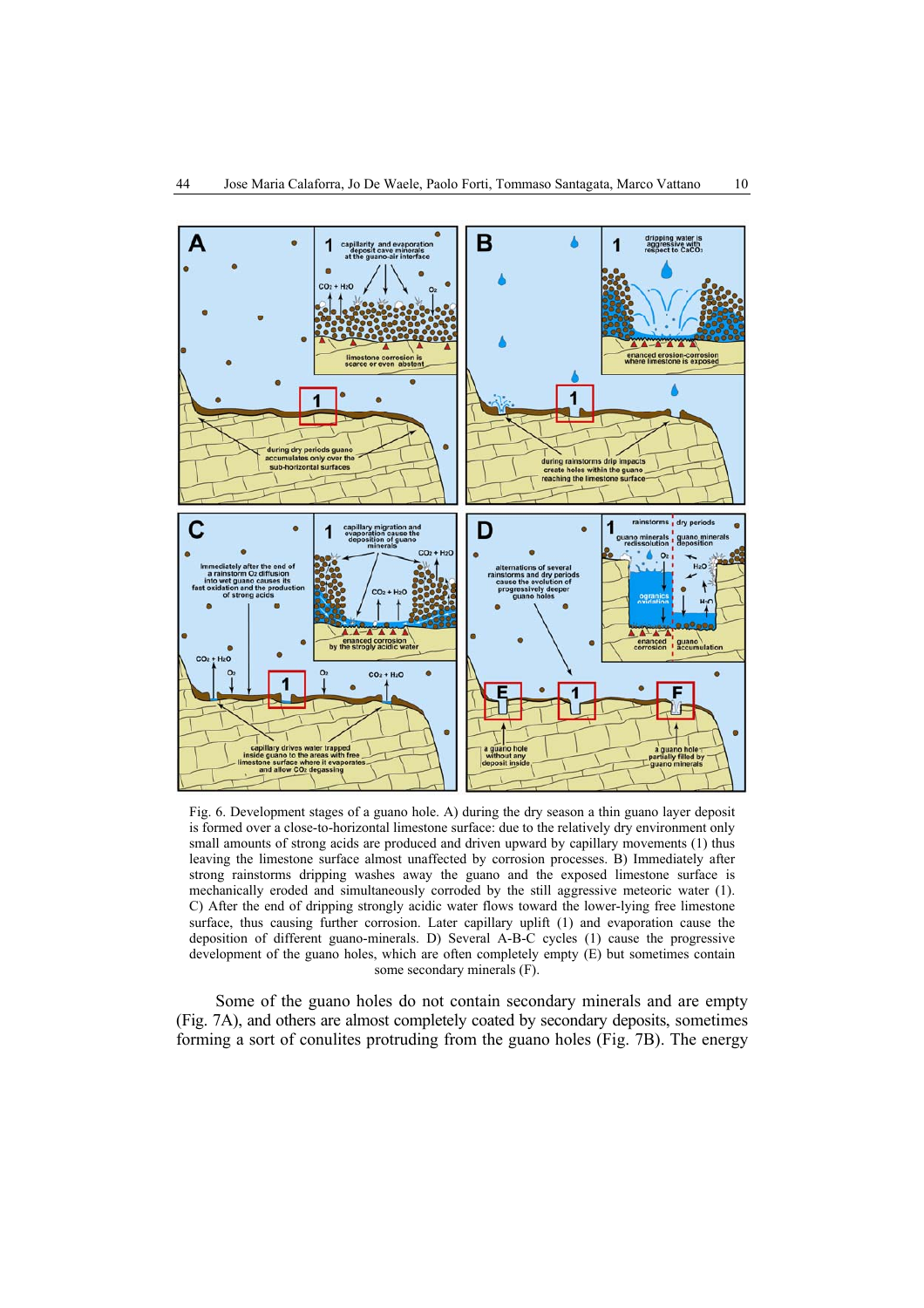of the dripping water probably controls the presence of secondary deposits inside the guano holes. At the start of a new dripping period the minerals and organic debris that are trapped inside the holes are normally dissolved or removed by the intense dripping. Thus these deposits normally do not survive more than one cycle of dripping/drying and guano deposition. In some exceptional cases, however, the erosional force of the dripping is not strong enough to entirely remove these deposits, and is overruled by the inflowing percolation water coming from the nearby guano sheet. Every cycle these secondary deposits will tend to grow, sometimes totally filling the guano holes, and even leaving a raised rim around the holes. These secondary mineral deposits take the form of conulites, since erosion by the droplets will be stronger at the center of the holes, while deposition (mainly by evaporation) after dripping stops will be greater on its sides.



Fig. 7. A) The evolution of guano holes without cave minerals encrusting their walls (1, photo by José Maria Calaforra) is the direct consequence of the flow regimen during rainstorms, which allows the total dissolution/erosion of the deposits developed during the dry periods. B) The evolution of a "conulite-shaped" deposit of secondary minerals (1, photo by José Maria Calaforra) inside a guano hole occurs when the flow regimen during rainstorms is unable to destroy all the material deposited during the dry periods. Normally the mineral deposit covers the walls of the guano-hole while its bottom it is maintained free thus allowing its further corrosion.

This will create the typical upside-down cone shape of these coatings. In general the falling of the undersaturated droplets is big enough to inhibit the formation and deposition of minerals on the bottom, thus allowing the guano-hole to deepen by corrosion, but a mineral coating will protect, at least partially, its lateral sides. The bottom of mineral-free guano holes in general will almost be flat (similar to kamenitze), while those with secondary deposits inside will have a bottom with a more conical shape.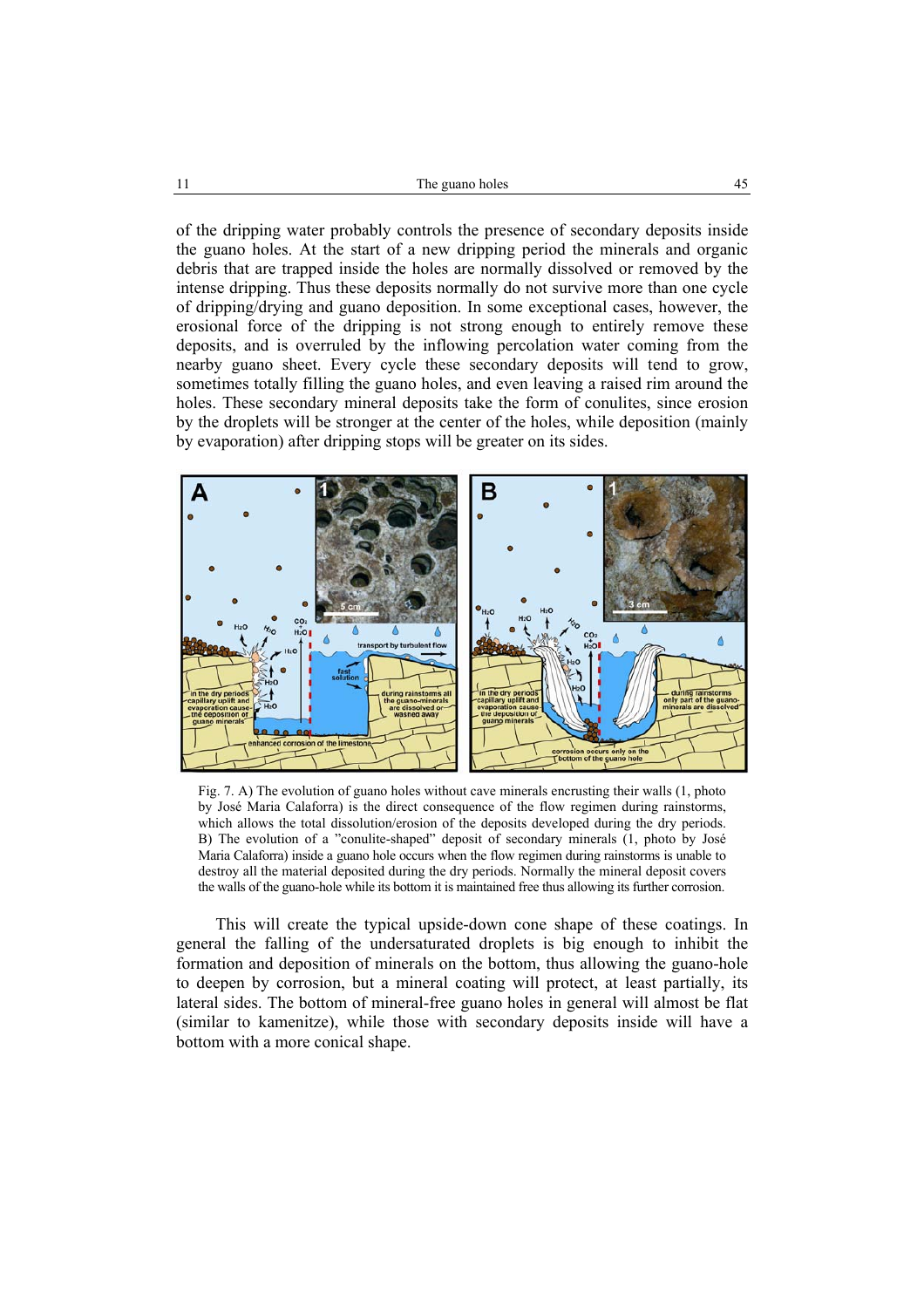#### **7. FINAL REMARKS**

Inside the Natuturingam cave some totally new corrosion-depositional forms had the possibility to develop thanks to the peculiar Palawan climate and the presence of widespread guano deposits.

Among them the most characteristic ones are the "guano holes", the development of which is controlled by the flat morphology of the bedrock, the thickness of the guano deposits and the dripping regimen.

Beside guano holes, the Natuturingam cave hosts other different corrosiondepositional forms induced by dripping over guano deposits: the "guano pots" (similar to the guano holes, but one order of magnitude bigger) that were observed, for the first time, during the last expedition (Fig. 8). Their genetic mechanism is probably similar to that just described for guano holes, but the boundary conditions should be different (thicker guano deposits, higher amount of dripping water, etc).



Fig. 8. Natuturingam cave, Gaia Branch: A) a series of guano pots; B): river conglomerate with phosphate (?) cement developed within a former pothole now completely destroyed by selective erosion-corrosion processes (Photos by Marco Vattano).

During the last expedition these new forms have only been documented, so they still need further experimental observations in order to define the mechanism controlling their evolution. Therefore the guano pots will be the object of a detailed study in the next expedition to Palawan.

*Acknowledgements* **–**The authors thank the Tagbalay Foundation for their hard and valuable work carried out in the framework of the program "Support for Sustainable Eco-Tourism in the Puerto Princesa Underground River Area" as part of the Project "Philippines-Italy Debt for Development Swap Program" which allowed the Project to be financed; the Municipality of Puerto Princesa and the Park Administrators for facilitating our work within the PPUR in every way, the Park Guides for their